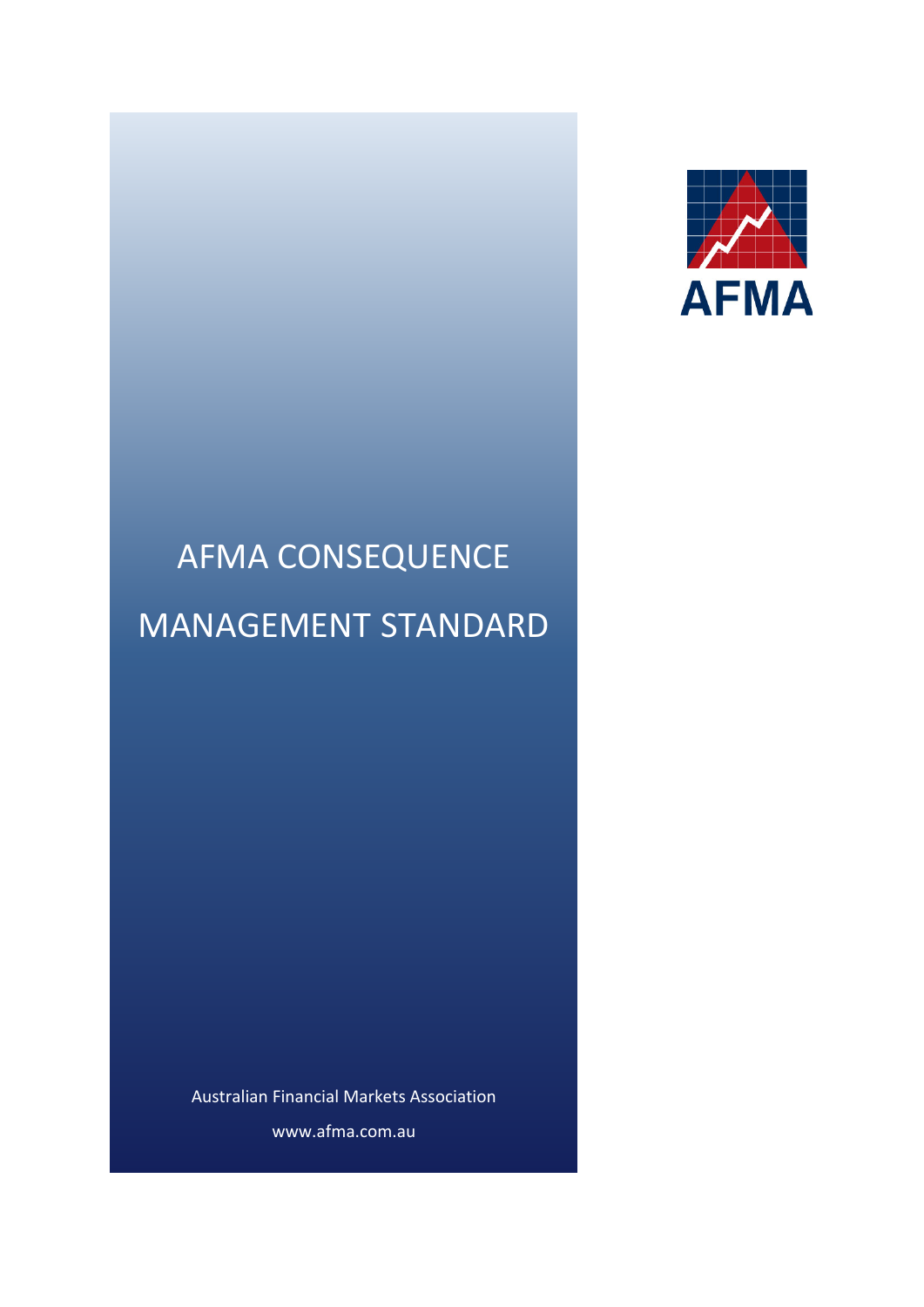# AFMA Consequence Management Standard

*Version 1.0 August 2021*

## **Australian Financial Markets Association**

**Enquiries**

Telephone: + 61 2 9776 7900 Email: [info@afma.com.au](mailto:info@afma.com.au)

GPO Box 3655 Sydney NSW 2001

*Copyright in this publication is owned by the Australian Financial Markets Association.*

*This publication is distributed on the condition and understanding that AFMA is not engaged in providing any legal, accounting or other professional advice or services.*

*Members and any other organisation or individual following the Guidelines should satisfy themselves as to applicability to their specific circumstances. AFMA expressly disclaims liability for the consequences of any action or inaction taken as a result of following these Guidelines.*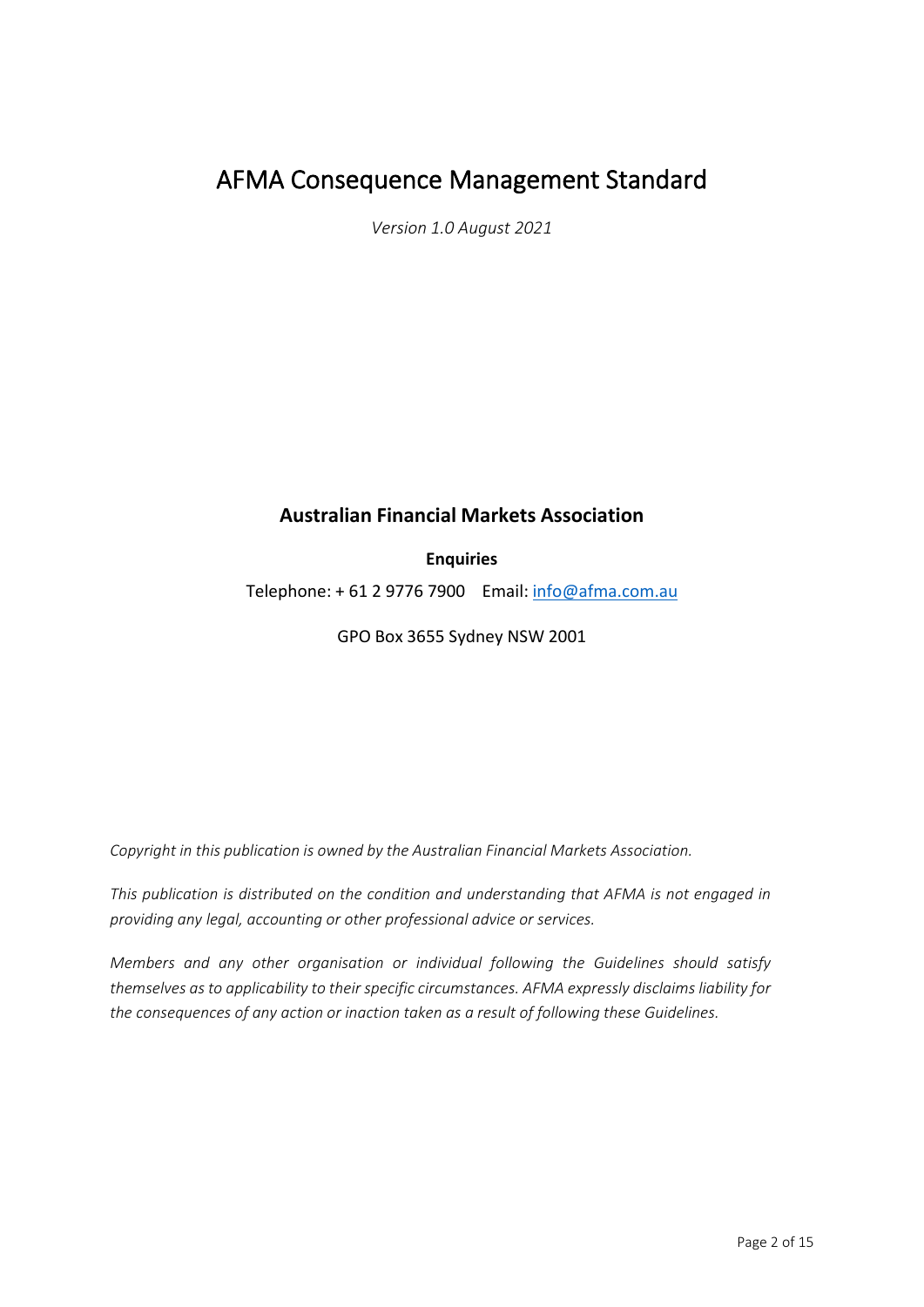# CONTENTS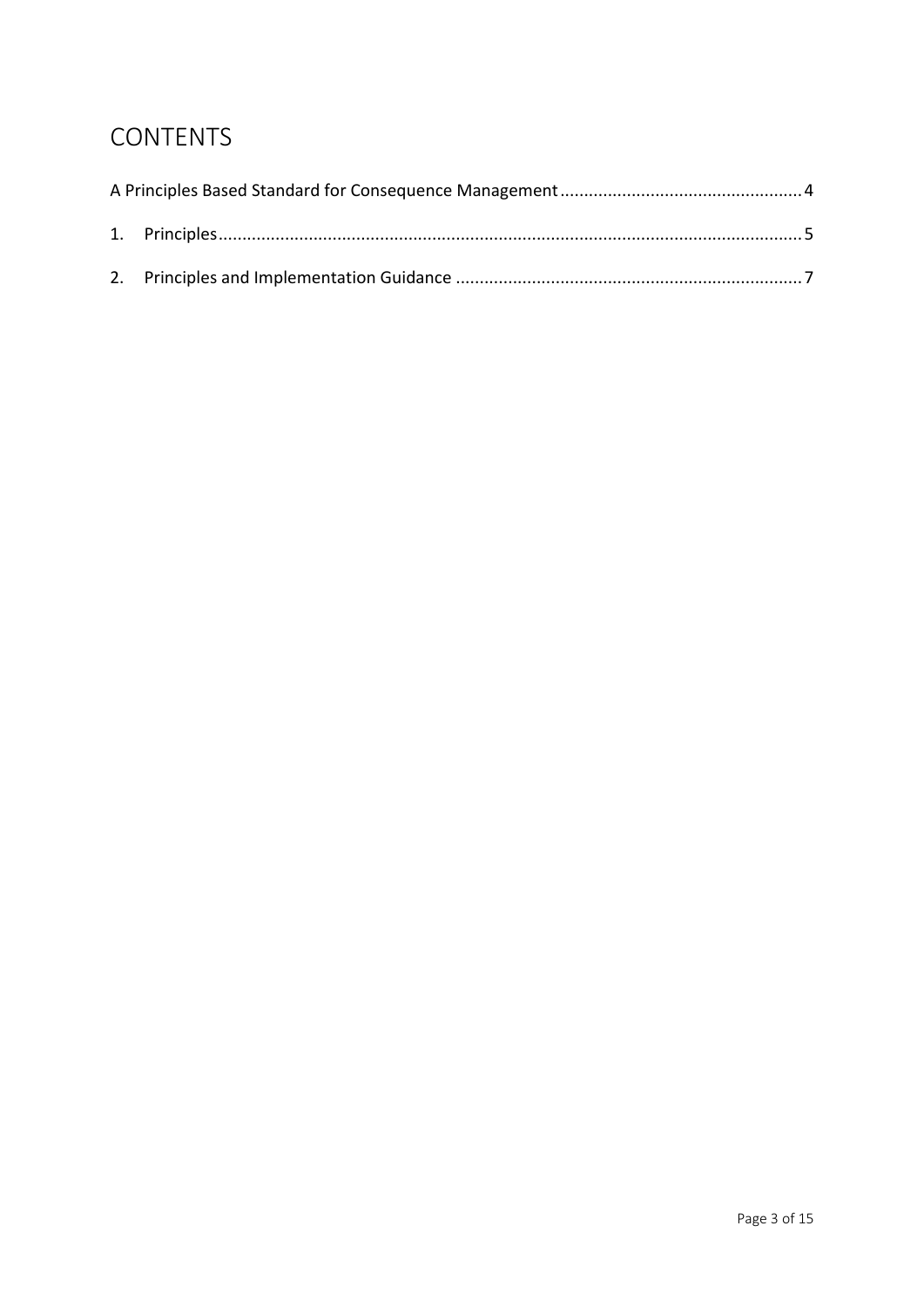# <span id="page-3-0"></span>A Principles Based Standard for Consequence Management

This AFMA Consequence Management Standard (Standard) sets out Principles to guide AFMA Member firms in the design and implementation of a consequence management policy for their employees. Member firms are expected to reflect the Principles in the consequence management policy they apply to AFMA accredited employees in relation to Code of Conduct matters.

Member firms may have established internal policies and procedures in relation to consequence management that they apply across their global network for consistency. In such instances, whilst such member firms are expected to adopt the Principles set out in this Standard where necessary, it is expected there will be differences in implementation.

For the avoidance of doubt, this Standard does not create any enforceable rights or entitlements in favour of any individual working in the Member firms. These individuals remain covered by the relevant internal policies and procedures relating to consequence management in place in these Member firms and not by this Standard.

## Monitoring and Detecting Employee Misconduct

While not part of this Standard, it is noted that for consequence management to be effective it is necessary for firms to have risk-based processes in place to monitor their employees' conduct of their responsibilities. These processes should be capable of identifying conduct that is not in accordance with the relevant financial services law, regulatory requirements or the firm's policies (incorporating its accepted industry standards).

This Standard outlines requirements for consequence management policies as they relate to the period from the time an investigation is completed and the subsequent process to determine the consequences for the employee, and some related communications and record keeping.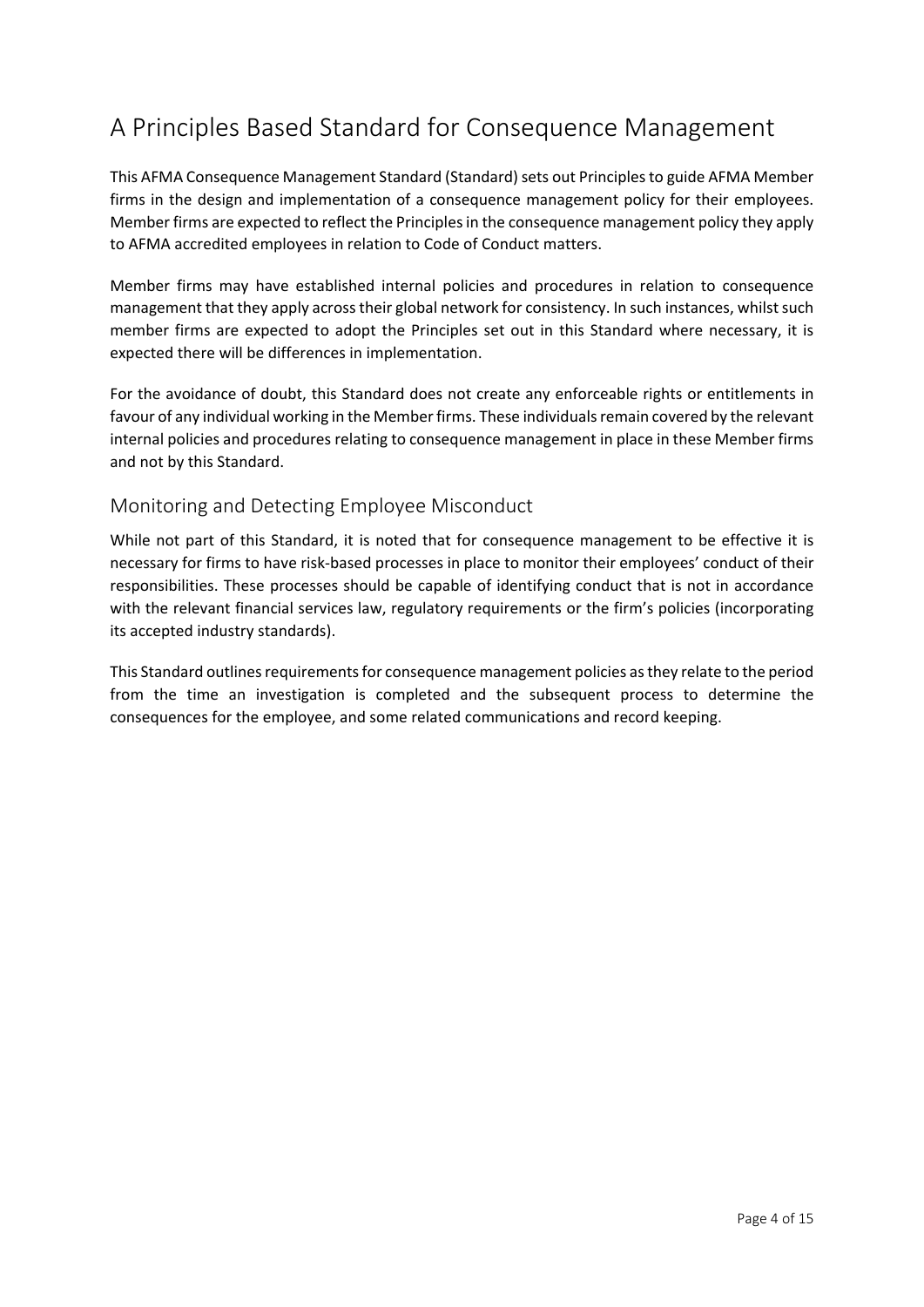## <span id="page-4-0"></span>1. Principles

The AFMA Consequence Management Standard is centred on a set of Principles to guide the design and implementation of an effective consequence management policy. These are accompanied by guidance in Section 3 to assist in the practical application of the Principles.

## **CONSEQUENCE MANAGEMENT PRINCIPLES**

#### **Existence and Purpose**

#### **Principle 1**

- *a) The Firm's control environment should incorporate a Consequence Management Policy. The Policy should have an objective to deal with incidents of non-compliance with the Firm's internal policies and standards, applicable law, the Firm's obligations as an entity licensed or as authorised by a government body and industry standards that are recognised by the Firm. The Policy may be a single all-inclusive policy or consist of an integrated set of measures that provide a comparable outcome, including an appropriate governance framework, supporting policy architecture and compliance monitoring processes.*
- *b) The Firm's Consequence Management Policy should state its scope in terms of the internal policies covered, applicable law and industry standards adopted by the Firm and the business areas covered.*

## **Approval of Policy and Implementation**

#### **Principle 2**

*The Firm's Consequence Management Policy should be approved by its Board, or its delegate, to ensure that the policy is appropriate to its purpose and is properly implemented.*

## **Assessing Employee Misconduct**

#### **Principle 3**

*The Consequence Management Policy should require the firm to assess the severity of an incident of misconduct by an employee by referencing the full context of the situation, at a minimum including such matters as those listed in (a)-(e) below, and to determine the consequences for the employee accordingly:*

- *a) Extent of the breach of company policies;*
- *b) Adverse impact on customers and market integrity;*
- *c) Adverse impact on the Firm (financial, legal and reputational harm);*
- *d) The degree of culpability of the employee adjusting for any mitigating factors; and*
- *e) The need to support a 'speak up' culture, whistle-blower programs and to promote reporting and escalation.*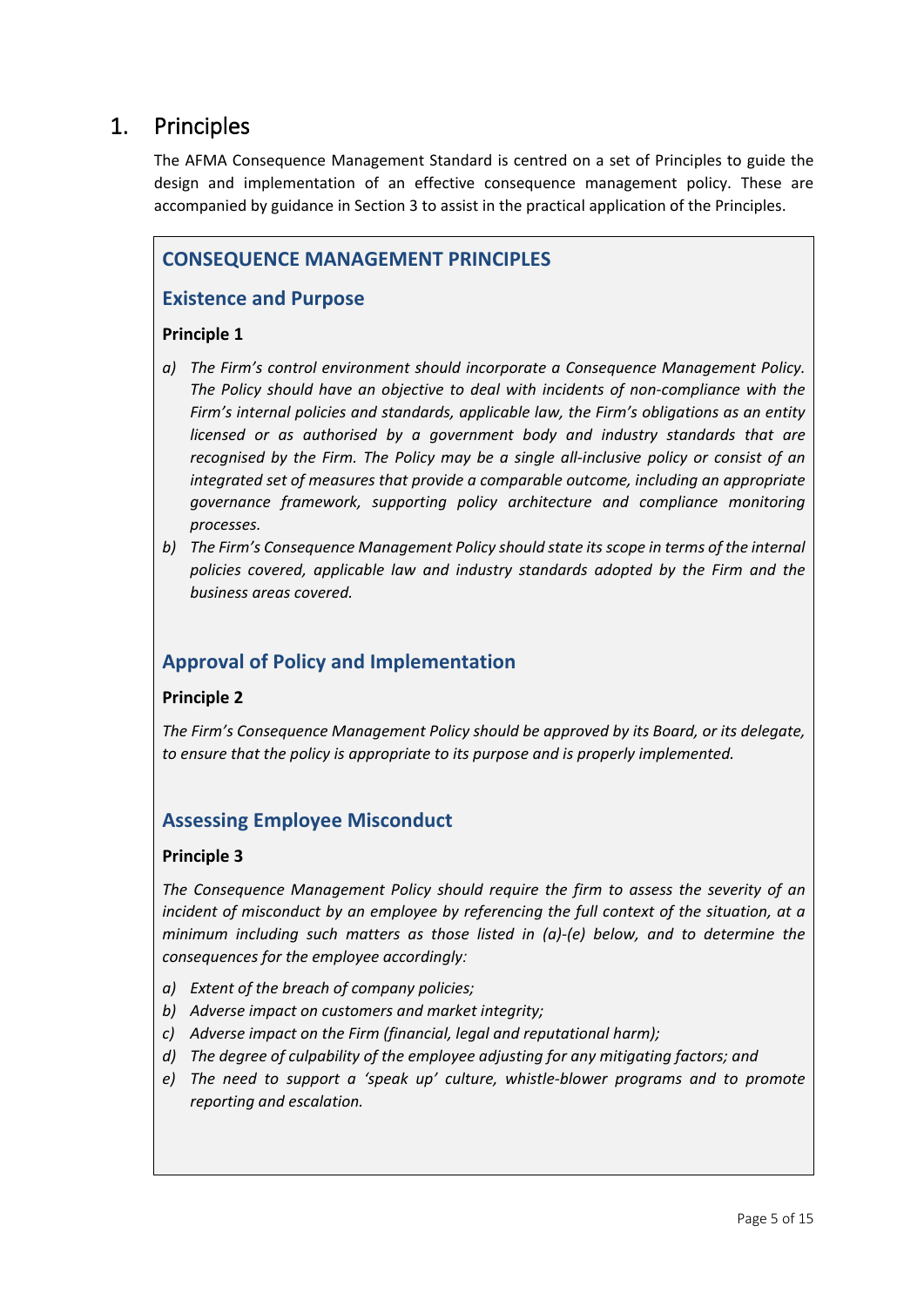## **Procedural Fairness**

#### **Principle 4**

*The Consequence Management Policy should require that process to determine the consequences are procedurally fair and is applied in a proportionate, consistent and transparent way for the employee.*

## **Communication and Escalation**

#### **Principle 5**

- *a) The Consequence Management Policy should define a process to escalate and communicate an incident and its consequence(s) to internal parties (e.g. senior management).*
- *b) The Consequence Management Policy should define a process to report serious compliance concerns to external parties to the extent required by regulation, law or contractual obligation.*

## **Record keeping**

#### **Principle 6**

*The Consequence Management Policy should require that, where the consequence is serious enough to warrant it, the Firm should maintain records of cases where a consequence was applied to an employee in a form that enables:*

- *a) Verification that consequence measures have been implemented; and*
- *b) Facilitates analysis to inform the overall risk profile of the Firm.*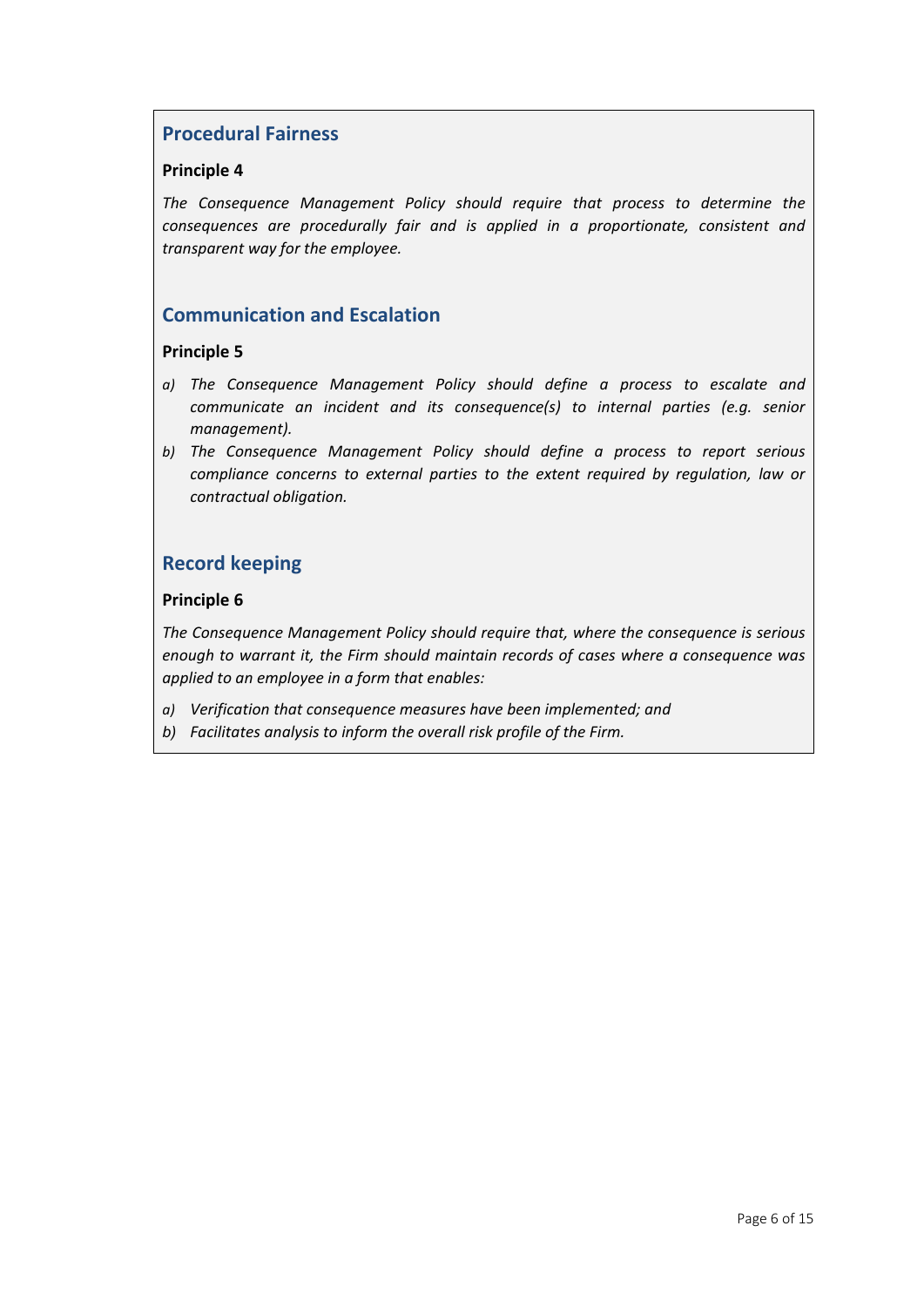## <span id="page-6-0"></span>2. Principles and Implementation Guidance

This section provides guidance that is designed to assist firms in understanding and applying the Principles.

#### **Existence and Purpose**

#### **Principle 1**

- *a) The Firm's control environment should incorporate a Consequence Management Policy. The Policy should have an objective to deal with incidents of non-compliance with the Firm's internal policies and standards, applicable law, the Firm's obligations as an entity licensed or as authorised by a government body and industry standards that are recognised by the Firm. The Policy may be a single all-inclusive policy or consist of an integrated set of measures that provide a comparable outcome, including an appropriate governance framework, supporting policy architecture and compliance monitoring processes.*
- *b) The Firm's Consequence Management Policy should state its scope in terms of the internal policies covered, applicable law and industry standards adopted by the Firm and the business areas covered.*

## Guidance

The Firm must have robust, transparent and consistent practices for managing consequences of noncompliance with its policies, as this is a critical element of good risk culture and key to ensuring that staff conduct is aligned with this. These should be articulated in the form of a Consequence Management Policy, which may exist as a specific policy or may consist of an appropriate governance framework with supporting policies and compliance monitoring processes. Note that while compliance monitoring process are mentioned as one method of implementation, firms may vary in relation to which business function(s) (e.g. Compliance, HR, Risk) that implement the policy (or parts of the policy).

## Scope of policies covered

The Firm's Consequence Management Policy should set out its scope in terms of the applicable internal policies and the functions and business areas that it covers.

The Firm's relevant policies should incorporate or refer to industry codes and conduct standards that the Firm recognises and agrees to observe. For example, a large investment bank may incorporate the principles that form AFMA's Code of Conduct (AFMA Code) into its internal code and policies or it may instead directly refer to the AFMA Code as a policy that must be observed by its employees. Smaller Firms may wish to adopt the AFMA Code as an internal policy.

The scope of internal policies that are covered by the Consequence Management Policy may include (but are not limited to):

- employee manuals;
- code of conduct;
- procedures to be adopted;
- appropriate workplace behaviour; and
- employment/workplace relations.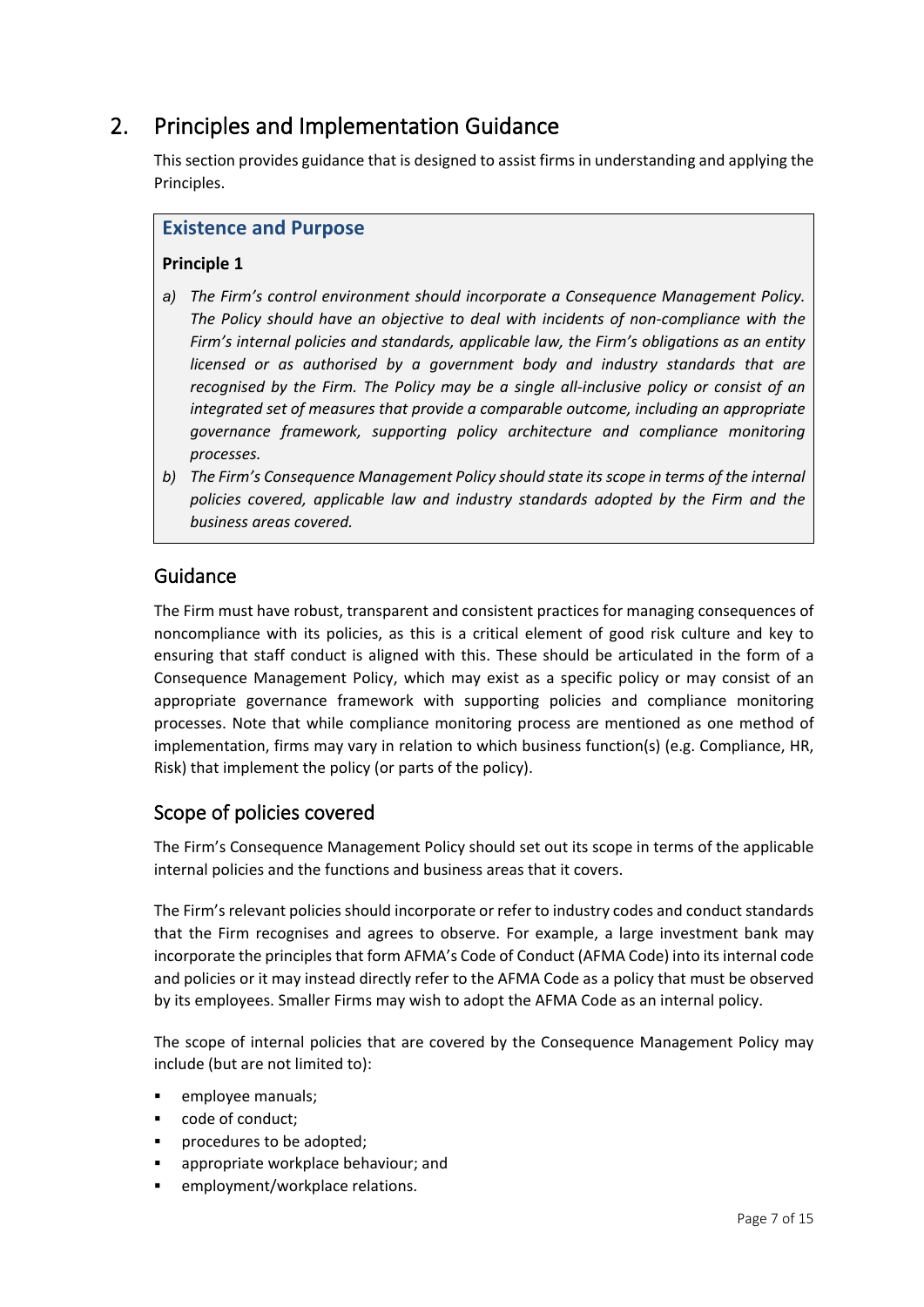## Scope of conduct covered

Deficient technical competency and misconduct are two dimensions of unprofessional behaviour. This Consequence Management Standard is designed for Consequence Management Policies that focus on the misconduct (i.e. conduct in breach of covered policies). Other shortcomings in the employee's competent performance of their responsibilities (for example, a technical failing in administration or mismanagement of a situation) might be better addressed through general management procedures, including systems for performance management.

While this standard can only briefly consider positive consequences due to its scope, firms are encouraged to consider how recognition can be given to positive behaviours aligned with or exceeding expectations and requirements through balanced scorecards and other performance management measures.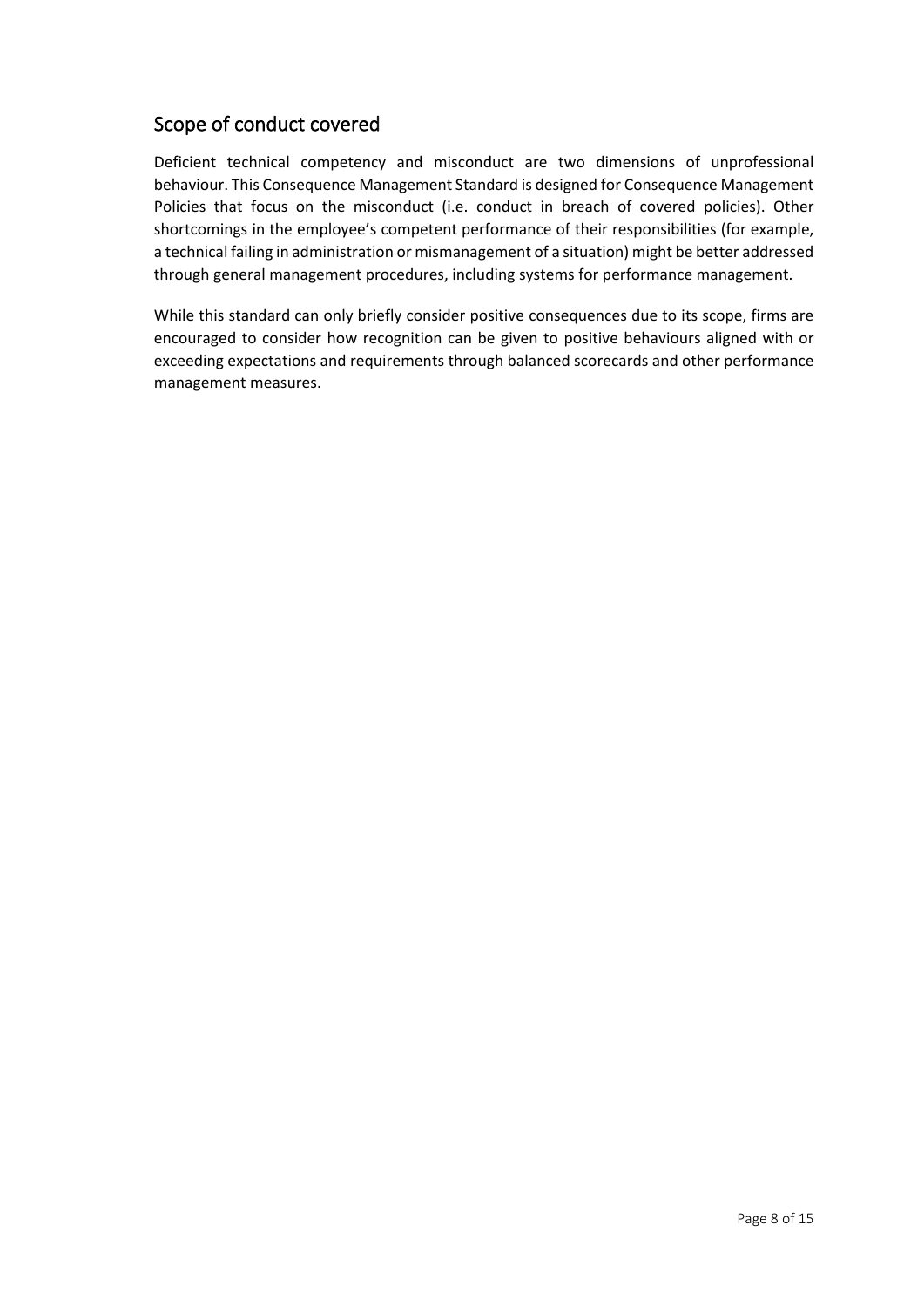## **Approval of Policy and Implementation**

#### **Principle 2**

*The Firm's Consequence Management Policy should be approved by its Board, or its delegate, to ensure that the policy is appropriate to its purpose and is properly implemented.*

## Guidance

The Board is ultimately responsible for decisions regarding the culture and values that should govern the operation of an entity, including the extent of the risks it is prepared to take to meet its objectives. Board approval of the Consequence Management Policy adds weight to its impact and introduces a high level of accountability for the management team to implement the policy in a diligent and effective manner.

The design of the Consequence Management Policy and the approach taken to its implementation should reflect the Board's decisions on culture and its calibration of acceptable risk.

It is the role of management to design and implement measures to ensure that the entity operates within the value system and risk appetite set by the Board.

The Board or its delegate, may delegate its authority in respect of consequence management to a properly qualified committee, provided this is reflected in the committee's charter, or to the Senior Officer Outside of Australia (SOOA) for a foreign ADI.

As an alternative, the Board may provide framework guidance to senior management who may then formulate the operational content of its Consequence Management Policy.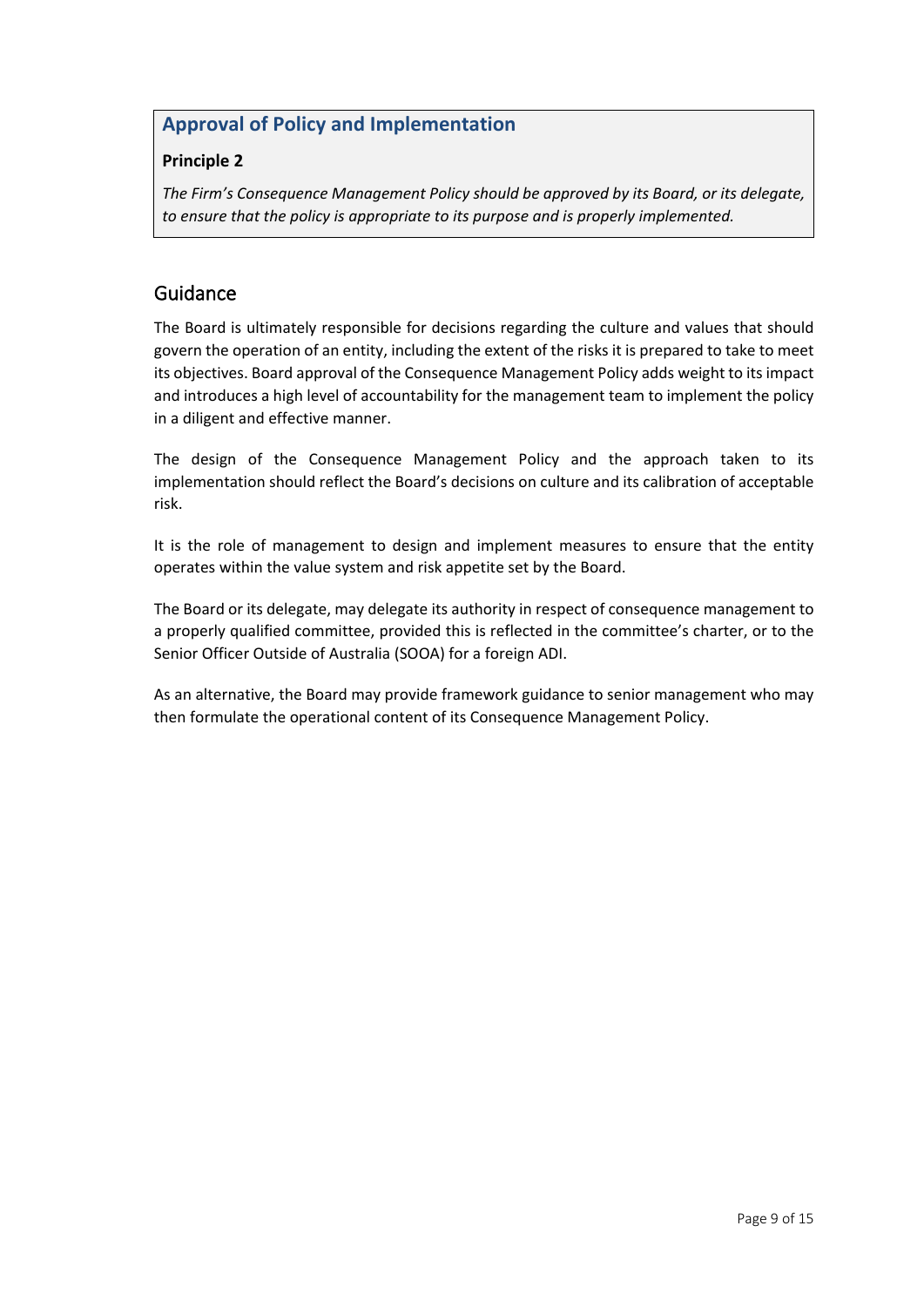## **Assessing Employee Misconduct**

#### **Principle 3**

*The Consequence Management Policy should require the firm to assess the severity of an incident of misconduct by an employee by referencing the full context of the situation, at a minimum including such matters as those listed in (a)-(e) below, and to determine the consequences for the employee accordingly:*

- *a) Extent of the breach of company policies;*
- *b) Adverse impact on customers and market integrity;*
- *c) Adverse impact on the Firm (financial, legal and reputational harm);*
- *d) The degree of culpability of the employee adjusting for any mitigating factors; and*
- *e) The need to support a 'speak up' culture, whistle-blower programs and to promote reporting and escalation.*

## Guidance

#### *Assessment Factors*

Principle 3 lists factors that should be considered when assessing the seriousness of a particular breach. As a guide it might also be appropriate to include consideration of the following factors:<sup>[1](#page-9-0)</sup>

- whether the matter involved a mistake, recklessness or negligence;
- whether the matter involved dishonesty or a breach of trust;
- the degree of responsibility for the breach and whether there was any provocation, persuasion or coercion by other parties;
- the adequacy of the employee appointment process (and criteria) and/or the nature of training provided by the Firm (including via a third party) having regard to the activity in question;
- the extent to which it may have reflected a culture or common practice in the work area which needs to be addressed as a systemic problem or supervisory failing;
- the employee's intention and whether it was premeditated or unintended;
- if any personal benefit was gained;
- the amount of any loss or damage caused to clients, the Firm or other parties;
- the impact on the market, including potential loss of public confidence;
- the duration of the matter;
- the actual and potential consequences of the breach; and
- efforts by the employee to report, escalate, mitigate or remedy the situation.

The above is not an exhaustive list.

<span id="page-9-0"></span><sup>1</sup> Adapted in part from *Handling Misconduct -A human resources practitioner's guide to the reporting and handling of suspected and determined breaches of the APS Code of Conduct* A Good Practice Guide, Australian Public Service Commission, [https://www.apsc.gov.au/chapter-6-determination-and-sanction](about:blank)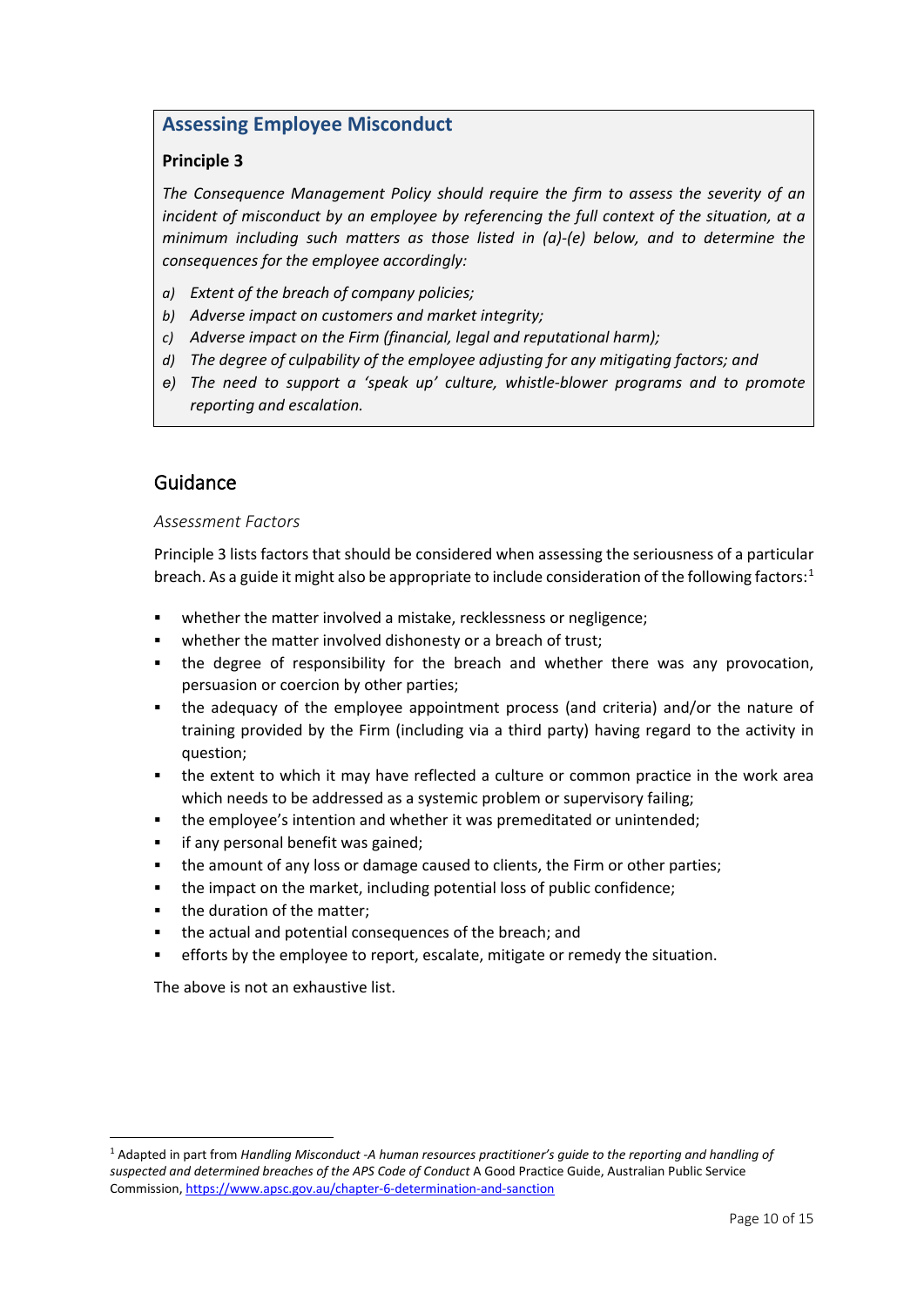## Consequences

The consequences for the employee should be determined in accordance with the seriousness of the incident of misconduct and their culpability. Account should be taken of any mitigating factors, including self-reporting and the need to promote a culture of speaking up and any aggravating factors, such as an attempt to conceal the breach.

It is also reasonable for the Firm's process to take account of other pertinent factors and consideration of this should form part of the assessment process. This should include matters like the employee's degree of responsibility, experience, qualifications, training provided and support available to them in their role.

In general consequences should be scaled to be more severe for more serious matters, however, the full context of the matter and any previous matters should be considered. In practical terms this may include:

- the number, nature, severity and culpability in relation to previous matters found against the employee;
- whether the misconduct was uncharacteristic including a consideration of their length of service;
- whether the employee took steps to mitigate the risk of misconduct, such as seeking advice from their manager or another experienced employee; and
- whether the matter was self-reported or escalated by the employee and the timing and circumstances around that report. In this regard, Firms should consider the benefit of promoting a 'speak up' culture.

Firms should have a range of consequences available to respond with appropriate scale to a range of matters. Consequences might include (but are not limited to):

- informal reminders of requirements;
- remediation activities by the employee;
- additional supervision, training or professional accreditation;
- reassignment or restrictions or supervision or monitoring of activities;
- counselling, reprimands or formal verbal and written warnings;
- financial consequences including through performance management such as loss or reduction in value of a bonus, or the payment of a financial sanction;
- internal rating or promotion impacts;
- redeployment in a different role;
- dismissal (with and without notice, with and without cause);
- removal of the Firm's support for ongoing professional accreditation; and
- reporting to regulators if required

For minor matters it may be appropriate that no consequence is applied.

For the most serious matters consequences considered should include the potential for dismissal and the withdrawal of support for professional accreditation.[2](#page-10-0)

<span id="page-10-0"></span> $<sup>2</sup>$  It is noted that a loss of professional accreditation can result in increased difficulties for individuals to find work within the</sup> industry in which they are qualified and experienced and so has greater potential to create hardship than dismissal. Therefore, and in alignment with ASIC's approach to Code monitoring schemes, the explicit withdrawal of support for professional accreditation should be considered a very serious sanction for use in "extreme circumstances". This approach reflects ASIC RG 269, para 145(i).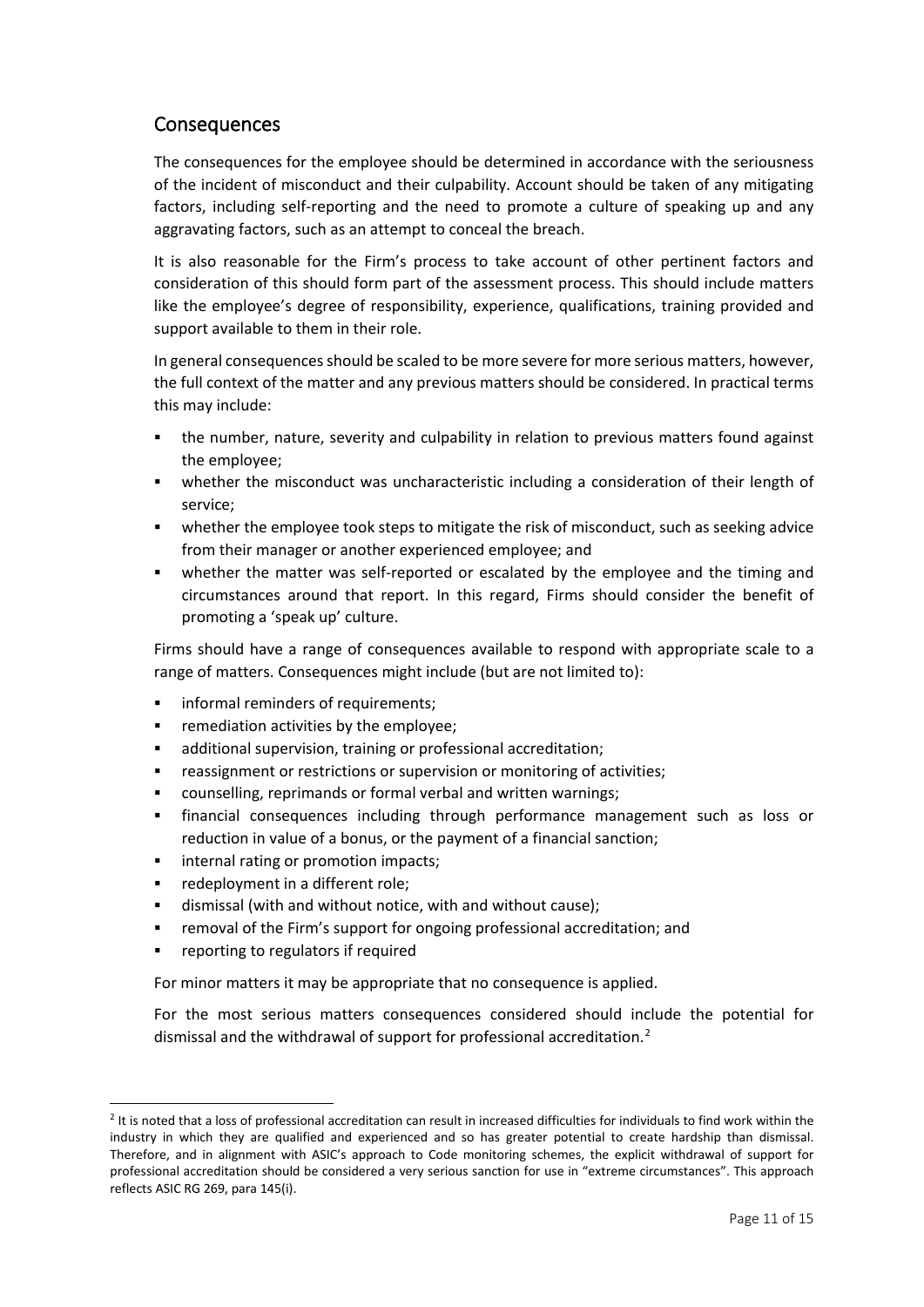## **Procedural Fairness**

#### **Principle 4**

*The Consequence Management Policy should require that process to determine the consequences are procedurally fair and is applied in a proportionate, consistent and transparent way for the employee.*

## Guidance

#### *Transparency to Employees*

A successful Consequence Management Policy requires employee understanding which in turn requires transparency of the Consequence Management Policy and associated processes. Transparency is also necessary for fairness. The Firm should provide the policy to all the employees to whom it applies and ensure that it is readily available to employees on an ongoing basis. Employees should be advised of their responsibility to familiarise themselves with the policy and its operation. Firms may wish to consider a requirement for staff to receive periodic training on the Consequence Management Policy.

#### *Procedural Fairness*

The consequence management processes that flow from the Consequence Management Policy need to only include the minimum formality and time necessary to allow a proper consideration of the matter.[3](#page-11-0) This reflects the principle stated by Mason J in *Kioa v West[4](#page-11-1)* that 'the expression "procedural fairness" … conveys the notion of a flexible obligation to adopt fair procedures which are appropriate and adapted to the circumstances of the particular case'. For less serious matters or matters where the potential sanctions are more minor this means that informal arrangements can be sufficient.

Matters should be managed on a case-by-case basis. The circumstances of the matter and prior behaviour, including any other breaches, of the employee should be considered before making a determination in relation to consequences.

The consequence should be assessed and determined by suitably qualified personnel who can provide a high degree of objectivity and operational insight into the process. For example, a consequence management situation may be properly assessed by the relevant business head (or equivalent), with support from HR, compliance and risk management personnel, as appropriate. In small firms, it may be appropriate for an appropriately qualified person (including experience and impartiality) to conduct this process.

Decision makers should be made aware of the Firm's polices that need to be respected when making consequence management assessments and determinations; for example, those concerning employee relations. While all cases should be dealt with on their own merits, decision makers should endeavour to be consistent in their treatment of the various cases dealt with under the policy.

<span id="page-11-0"></span><sup>&</sup>lt;sup>3</sup> Adapted from the Australian Public Service Commissioner's Directions 2013, Section 6.6,

<span id="page-11-1"></span>[https://www.legislation.gov.au/Details/F2015C00944](about:blank)

<sup>4</sup> (1985) 159 CLR 550.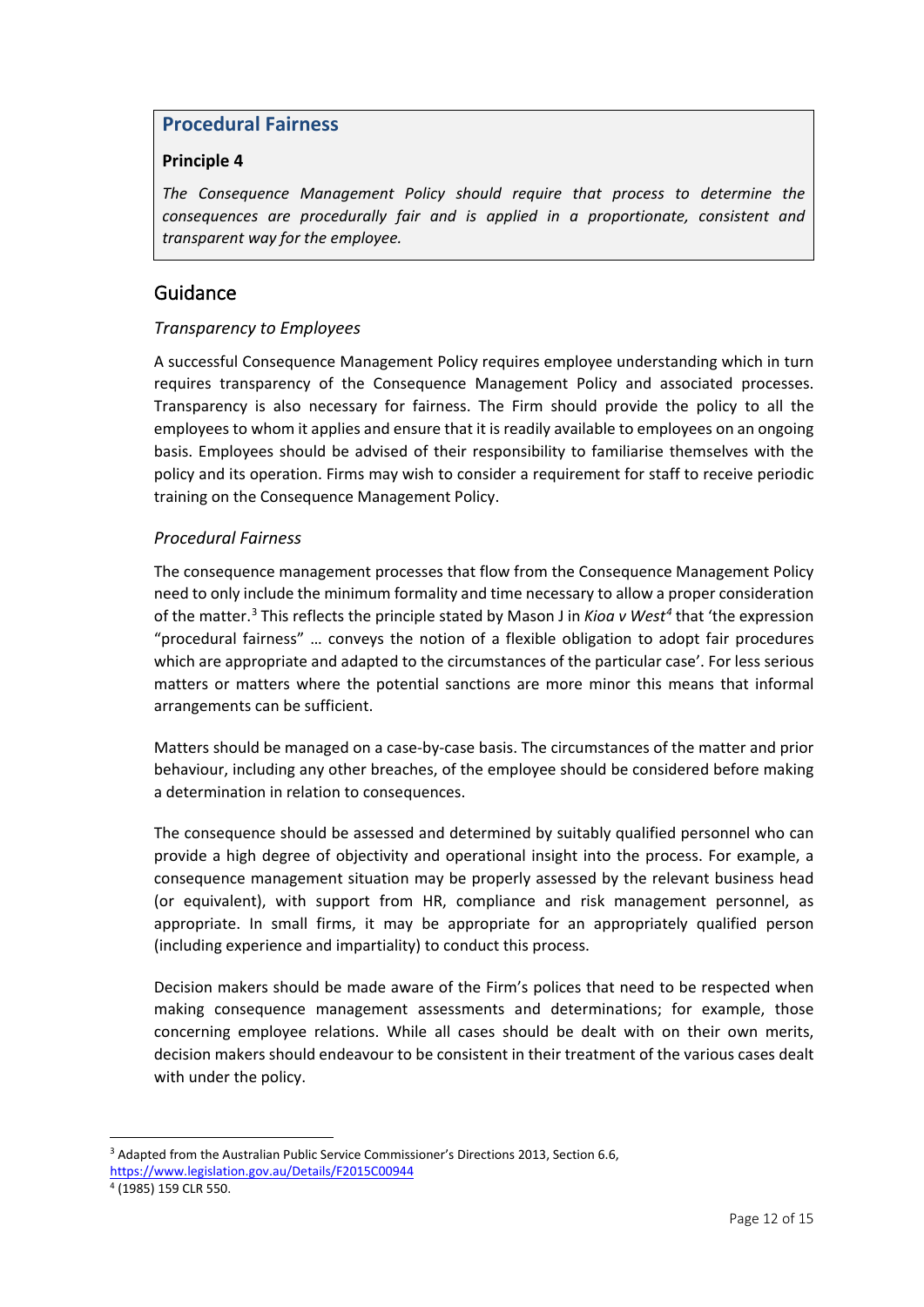The Firm may wish to deal with low impact incidents and breaches of policies in a different way to its response to more serious matters. This may provide more efficient outcomes for some Firms, especially by managing the use of senior management time and resources. This may also signal more clearly to the employee and other affected personnel the relative seriousness of the matter being considered. This outcome can be achieved by less formal processes.

To further promote procedural fairness, the process for determining the consequence for an employee should generally:

- allow the employee an opportunity to be heard before the decision maker makes a decision on consequences that may be adverse to their interests;
- treat employees with dignity and courtesy and respect their rights; and
- involve unbiased and factual decision-making in which relevant principles are applied in a consistent manner.

Firms should endeavour to deal with matters in a timely manner, noting that decisions regarding certain consequences may be made as part of centralised processes conducted at a set time of year. For example, decisions regarding potential impacts to promotion prospects and/or financial consequences made as part of a year-end process.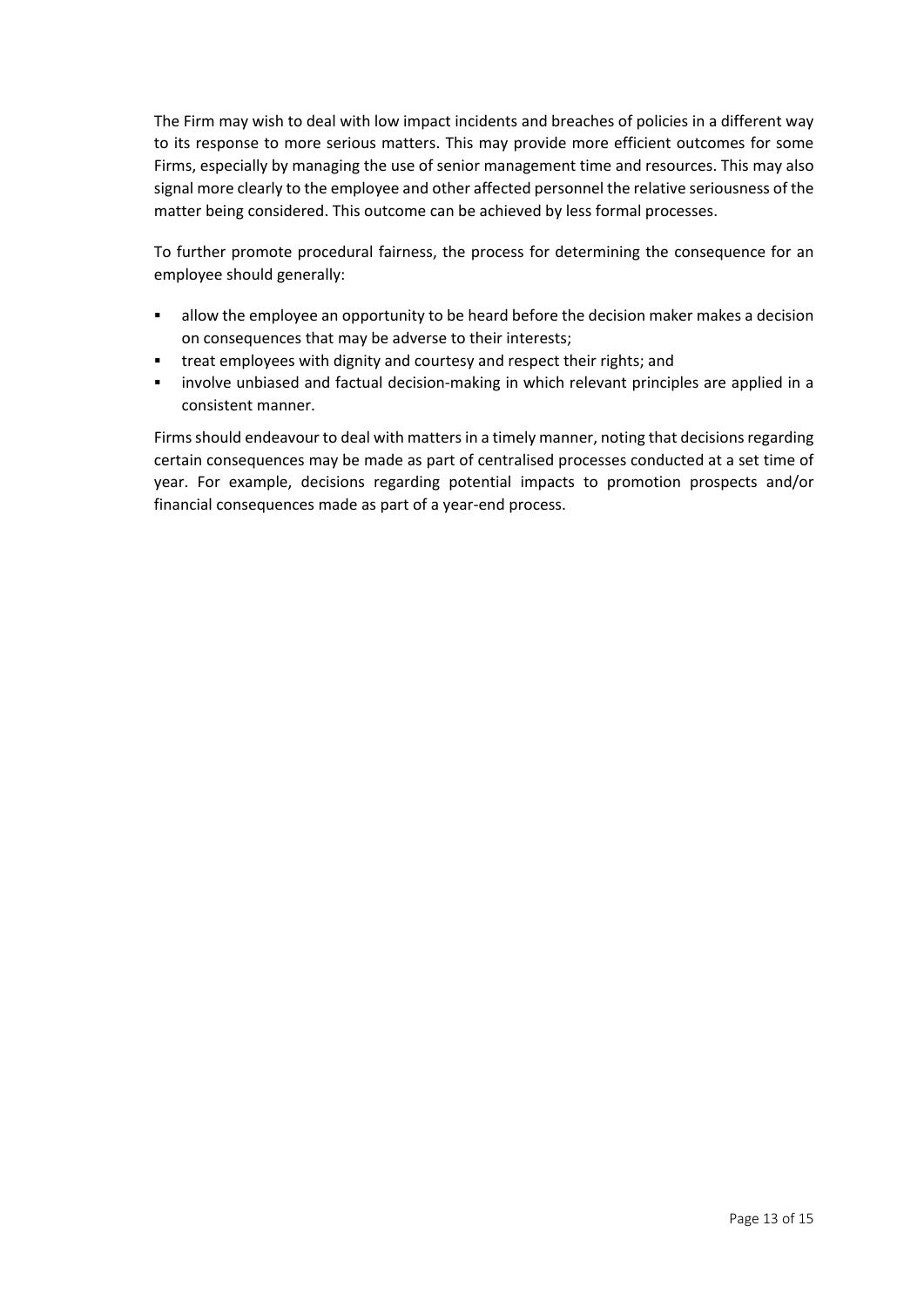## **Communication and Escalation**

#### **Principle 5**

- *a) The Consequence Management Policy should define a process to escalate and communicate an incident and its consequence(s) to internal parties (e.g. senior management).*
- *b) The Consequence Management Policy should define a process to report serious compliance concerns to external parties to the extent required by regulation, law or contractual obligation.*

## Guidance

The Consequence Management Policy should require that the employee be informed of the outcome of the consequence management process in a timely manner.

There may be a requirement to report an incident of misconduct to the appropriate regulatory or law enforcement agency. The legal requirement to report a breach to the regulator is a separate matter to the reporting of the outcome of the consequence management decision associated with that breach. The Firm must meet its obligations to report a breach as required under the law. For clarity, it is noted that nothing in the Firm's policy (or this industry standard) should interfere in this process.

An incident that presents material compliance concerns for the Firm should be brought to the attention of the senior management. This should include incidents that may reflect a systemic issue (i.e. may apply to a wider number of employees) or multiple incidents that relate to an employee who is involved in low scale incidents on a systematic basis.

The Firm's management should receive a consolidated report of actions taken under the policy for review on a regular basis, including progress in implementing consequence actions.

The Board or equivalent, or for large organisations, the relevant divisional business and risk heads, should be given a periodic summary report on the application of the Consequence Management Policy and should be informed of specific incidents that are determined to be sufficiently serious or indicative of a systemic pattern of misconduct to warrant their individual reporting.